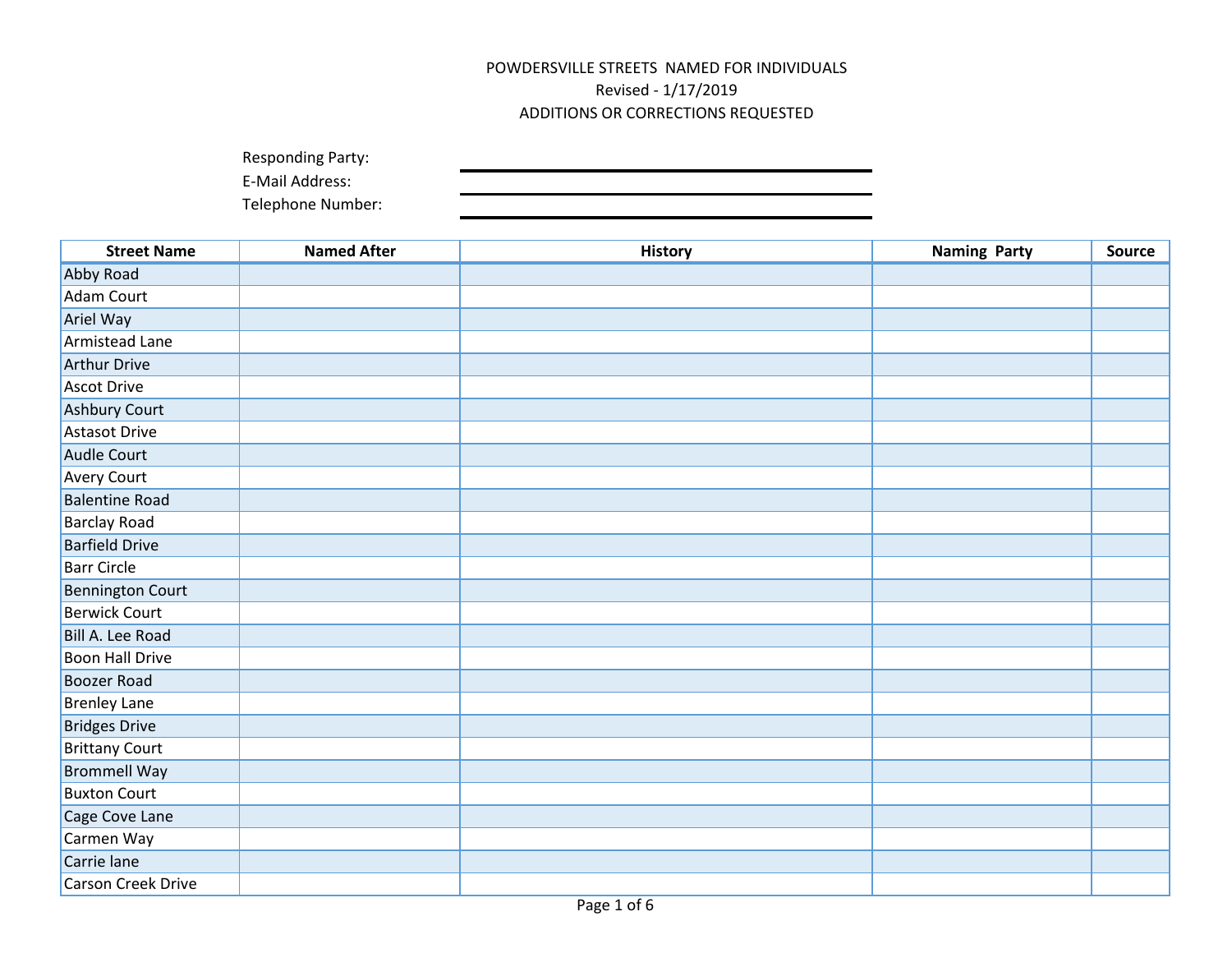| <b>Responding Party:</b> |  |
|--------------------------|--|
| E-Mail Address:          |  |

| <b>Street Name</b>         | <b>Named After</b> | <b>History</b> | <b>Naming Party</b> | <b>Source</b> |
|----------------------------|--------------------|----------------|---------------------|---------------|
| <b>Cason Road</b>          |                    |                |                     |               |
| Carter Drive               |                    |                |                     |               |
| Cely Lane                  |                    |                |                     |               |
| Cely Road                  |                    |                |                     |               |
| Chafin Road                |                    |                |                     |               |
| <b>Charles Drive</b>       |                    |                |                     |               |
| <b>Childers Circle</b>     |                    |                |                     |               |
| Christie Lane              |                    |                |                     |               |
| Christina lane             |                    |                |                     |               |
| Christiy Maria Lane        |                    |                |                     |               |
| Clairborne Court           |                    |                |                     |               |
| <b>Clair Drive</b>         |                    |                |                     |               |
| Claude Drive               |                    |                |                     |               |
| Colonel Johnson Road       |                    |                |                     |               |
| Connie Road                |                    |                |                     |               |
| Crane Cove Court           |                    |                |                     |               |
| <b>Cravat Court</b>        |                    |                |                     |               |
| <b>Cravens Creek Court</b> |                    |                |                     |               |
| Crofton Court              |                    |                |                     |               |
| <b>Culpepper Lane</b>      |                    |                |                     |               |
| Cynthia Lane               |                    |                |                     |               |
| Diana Drive Davidson       |                    |                |                     |               |
| Davis Road                 |                    |                |                     |               |
| Deidra Drive               |                    |                |                     |               |
| Doris Drive                |                    |                |                     |               |
| <b>Elaine Drive</b>        |                    |                |                     |               |
| Elie Drive                 |                    |                |                     |               |
| <b>Ellison Drive</b>       |                    |                |                     |               |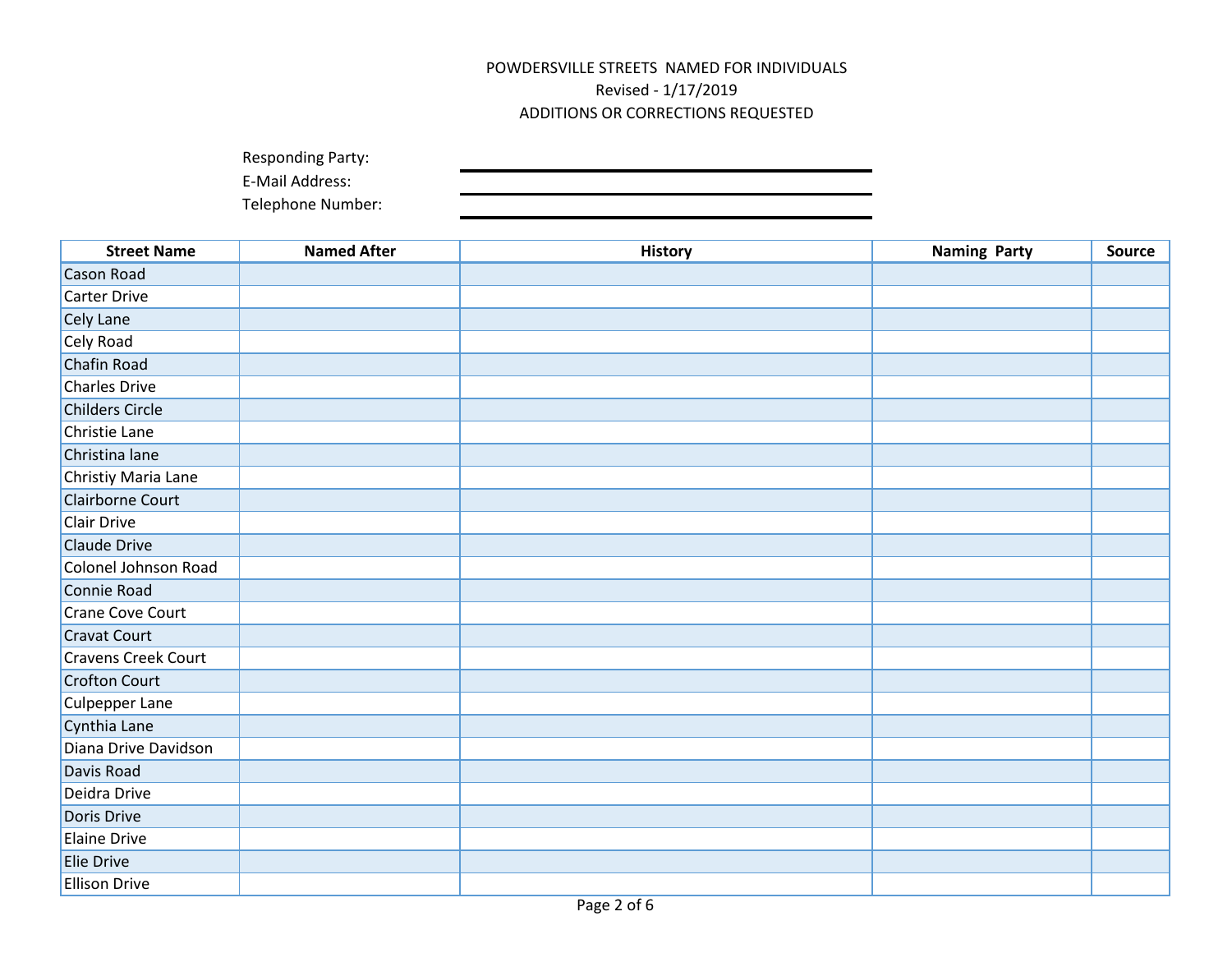| <b>Responding Party:</b> |  |
|--------------------------|--|
| E-Mail Address:          |  |

| <b>Street Name</b>     | <b>Named After</b> | <b>History</b> | <b>Naming Party</b> | Source |
|------------------------|--------------------|----------------|---------------------|--------|
| <b>Ellison Road</b>    |                    |                |                     |        |
| <b>Elrod Road</b>      |                    |                |                     |        |
| Evans Grove Road       |                    |                |                     |        |
| Evans Road             |                    |                |                     |        |
| Evelyn Lane            |                    |                |                     |        |
| <b>Frederick Court</b> |                    |                |                     |        |
| Freman Drive           |                    |                |                     |        |
| Gatle Ridge Drive      |                    |                |                     |        |
| Glenda Lane            |                    |                |                     |        |
| <b>Grace Court</b>     |                    |                |                     |        |
| Grace Drive            |                    |                |                     |        |
| <b>Gunter Court</b>    |                    |                |                     |        |
| Hamby Drive            |                    |                |                     |        |
| <b>Harrison Road</b>   |                    |                |                     |        |
| Hattie Road            |                    |                |                     |        |
| <b>Hicks Court</b>     |                    |                |                     |        |
| <b>Hood Road</b>       |                    |                |                     |        |
| Hunt Cliff Court       |                    |                |                     |        |
| Hunt Road              |                    |                |                     |        |
| Hunt Valley            |                    |                |                     |        |
| J Pearl Court          |                    |                |                     |        |
| Jackson Court          |                    |                |                     |        |
| Jackson Road           |                    |                |                     |        |
| James Lake Way         |                    |                |                     |        |
| James Road             |                    |                |                     |        |
| Jameson Drive          |                    |                |                     |        |
| Jefferson Court        |                    |                |                     |        |
| Jessie Drive           |                    |                |                     |        |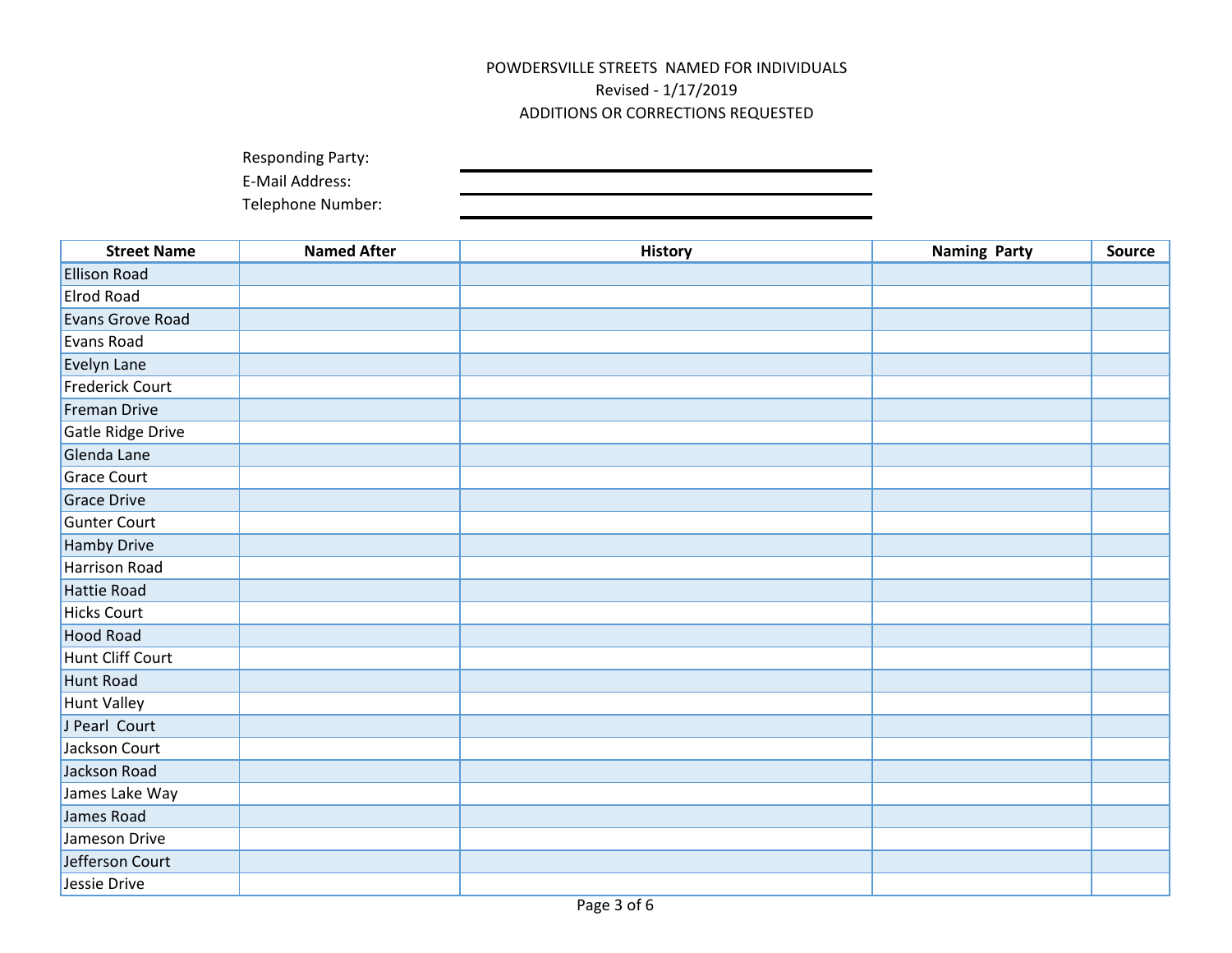| <b>Responding Party:</b> |  |
|--------------------------|--|
| E-Mail Address:          |  |

| <b>Street Name</b>     | <b>Named After</b> | <b>History</b> | <b>Naming Party</b> | <b>Source</b> |
|------------------------|--------------------|----------------|---------------------|---------------|
| Josie Creek Drive      |                    |                |                     |               |
| Kaci Court             |                    |                |                     |               |
| Kailyn Court           |                    |                |                     |               |
| Kathryn Court          |                    |                |                     |               |
| Kennedy Lane           |                    |                |                     |               |
| <b>Kittering Court</b> |                    |                |                     |               |
| Kimberly Lane          |                    |                |                     |               |
| La Roach Drive         |                    |                |                     |               |
| Lane Drive             |                    |                |                     |               |
| Lee Court              |                    |                |                     |               |
| <b>Madison Court</b>   |                    |                |                     |               |
| Madison Ridge Road     |                    |                |                     |               |
| Major Road             |                    |                |                     |               |
| Mayfield Road          |                    |                |                     |               |
| McNeely Road           |                    |                |                     |               |
| Melissa Court          |                    |                |                     |               |
| Merrit Road            |                    |                |                     |               |
| Monroe Court           |                    |                |                     |               |
| Monroe Road            |                    |                |                     |               |
| Moore Road             |                    |                |                     |               |
| Mossie Smith Road      |                    |                |                     |               |
| Nicole Court           |                    |                |                     |               |
| Norwood Drive          |                    |                |                     |               |
| Ola Drive              |                    |                |                     |               |
| Orr Hill Drive         |                    |                |                     |               |
| Orr Road               |                    |                |                     |               |
| <b>Patrick Court</b>   |                    |                |                     |               |
| Pawleys Drive          |                    |                |                     |               |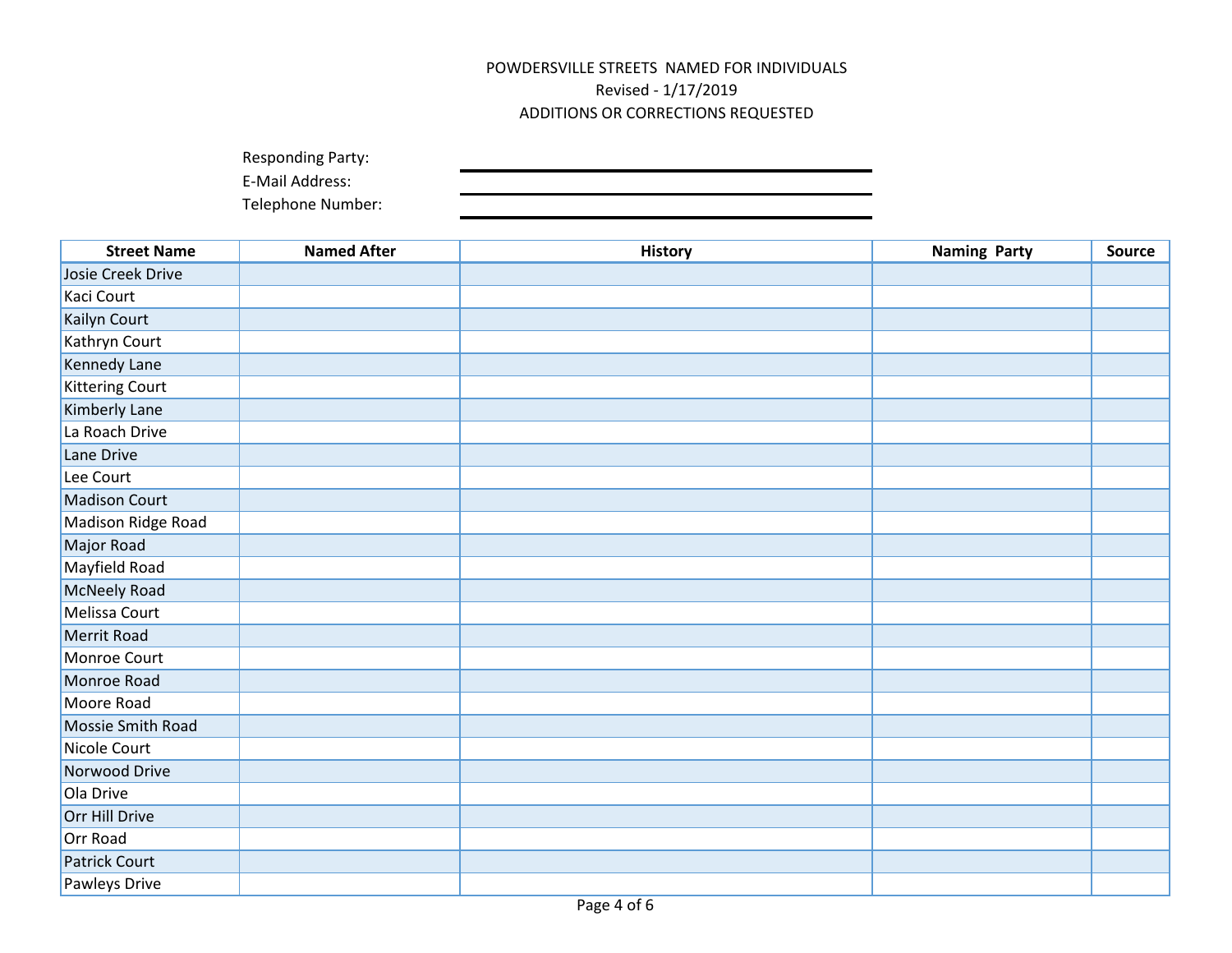| <b>Responding Party:</b> |  |
|--------------------------|--|
| E-Mail Address:          |  |

| <b>Street Name</b>          | <b>Named After</b> | <b>History</b> | <b>Naming Party</b> | <b>Source</b> |
|-----------------------------|--------------------|----------------|---------------------|---------------|
| Propes Drive                |                    |                |                     |               |
| Ragsdale Drive              |                    |                |                     |               |
| Ragsdale Road               |                    |                |                     |               |
| Reid Road                   |                    |                |                     |               |
| <b>Rhetts Run</b>           |                    |                |                     |               |
| <b>Riley Road</b>           |                    |                |                     |               |
| <b>Rowley Court</b>         |                    |                |                     |               |
| Samuel Drive                |                    |                |                     |               |
| Sanders Drive               |                    |                |                     |               |
| Sellers Road                |                    |                |                     |               |
| <b>Sherman Court</b>        |                    |                |                     |               |
| Simpson Drive               |                    |                |                     |               |
| Sitton Drive                |                    |                |                     |               |
| <b>Sitton Circle</b>        |                    |                |                     |               |
| Sitton Hill Drive           |                    |                |                     |               |
| Sitton Road                 |                    |                |                     |               |
| Smith Farm Way              |                    |                |                     |               |
| Smoak Drive                 |                    |                |                     |               |
| Snee Farm Drive             |                    |                |                     |               |
| Spalding Court              |                    |                |                     |               |
| Spearman Circle             |                    |                |                     |               |
| St Luke Court               |                    |                |                     |               |
| St. Paul Road               |                    |                |                     |               |
| Stella Dora Drive           |                    |                |                     |               |
| Stephens Circle             |                    |                |                     |               |
| <b>Sterling Bridge Road</b> |                    |                |                     |               |
| Sydney Lane                 |                    |                |                     |               |
| Timms Road                  |                    |                |                     |               |